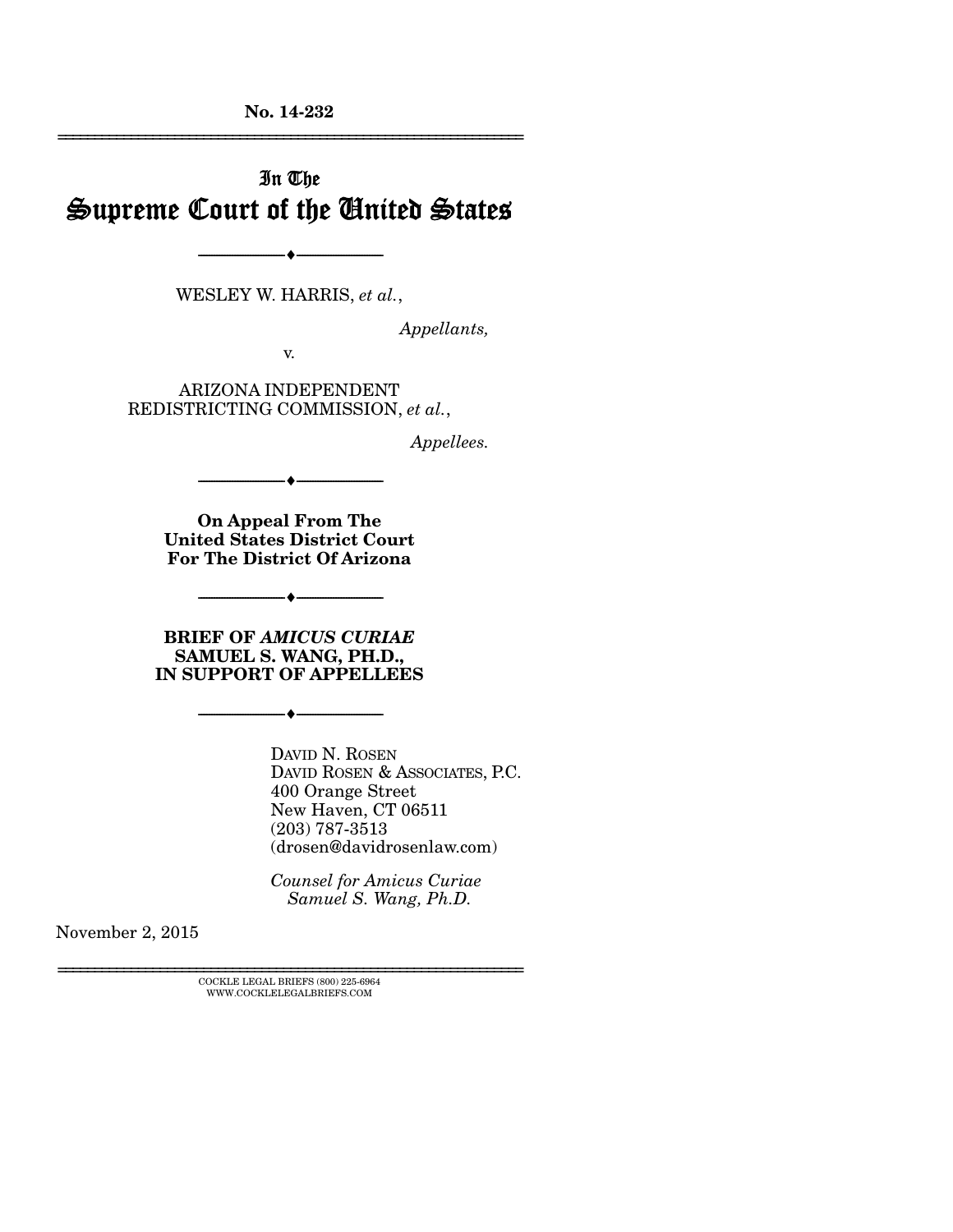## TABLE OF CONTENTS

## Page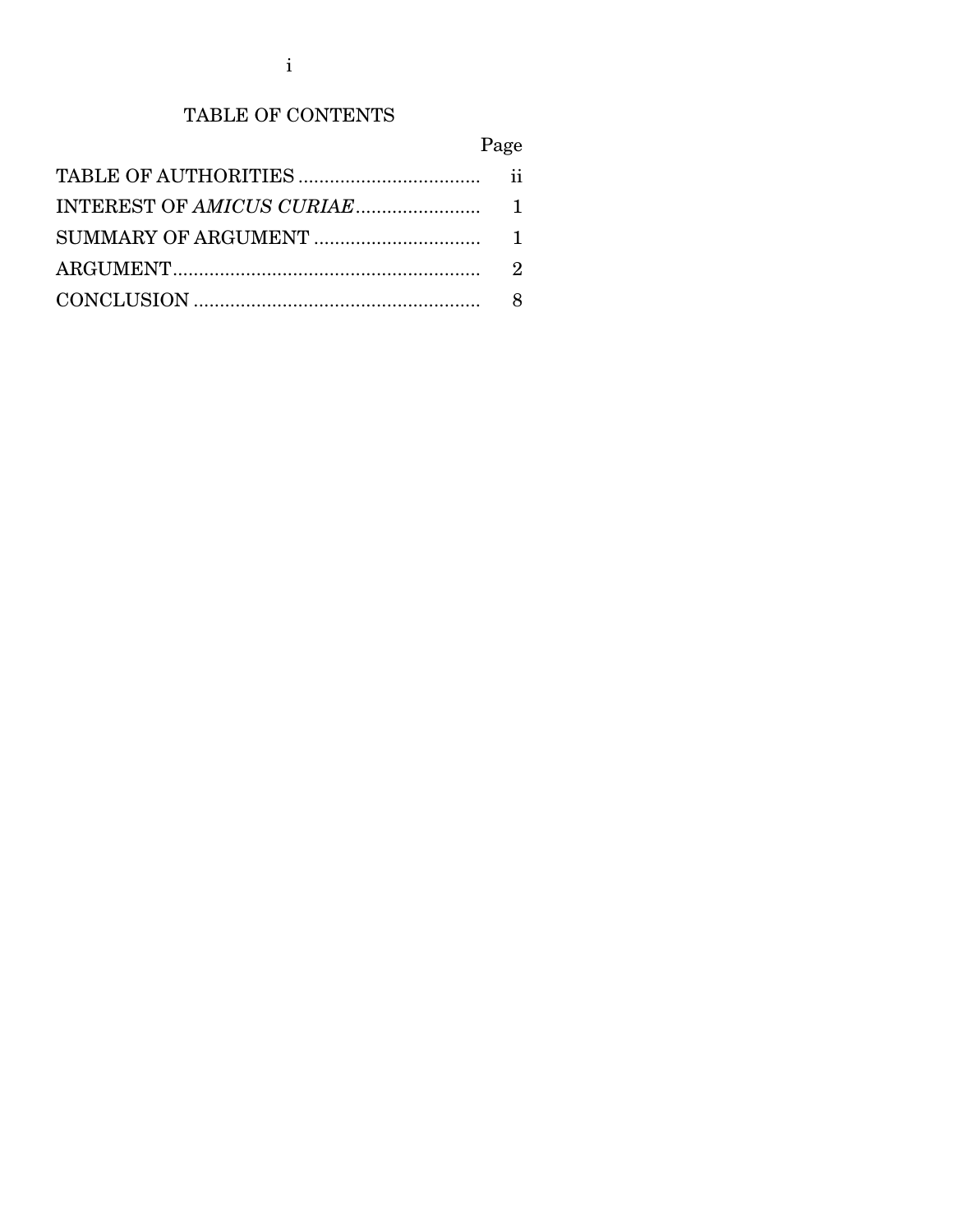## TABLE OF AUTHORITIES

Page

### OTHER AUTHORITIES

| Andrew Gelman & Gary King, A Unified Method<br>of Evaluating Electoral Systems and Redis-<br>tricting Plans, 38 AMERICAN JOURNAL OF POLITI-                                                                                                      |  |
|--------------------------------------------------------------------------------------------------------------------------------------------------------------------------------------------------------------------------------------------------|--|
| Arizona's Secretary of State, State of Arizona<br>Official Canvass, General Election (2014),<br><i>available at http://apps.azsos.gov/election/2014/</i>                                                                                         |  |
| Karl Pearson, Contributions to the Mathemati-<br>cal Theory of Evolution, II: Skew Variation in<br>Homogeneous Material, TRANSACTIONS OF THE<br>ROYAL PHILOSOPHICAL SOCIETY, SERIES A, 186,                                                      |  |
| Pennsylvania's 2012 Congressional elections,<br>Statistics of the Presidential and Congres-<br>sional Election of November 6, 2012, Clerk of<br>the U.S. House of Representatives, http://<br>history.house.gov/Institution/Election-Statistics/ |  |
| Samuel S.-H. Wang, A Three-Prong Standard<br>for Practical Evaluation of Partisan Gerry-<br>mandering, SOCIAL SCIENCE RESEARCH NET-<br>WORK (2015), http://papers.ssrn.com/sol3/papers.                                                          |  |
| G. Udny Yule & Maurice G. Kendall, An Intro-<br>duction to the Theory of Statistics (3d ed.                                                                                                                                                      |  |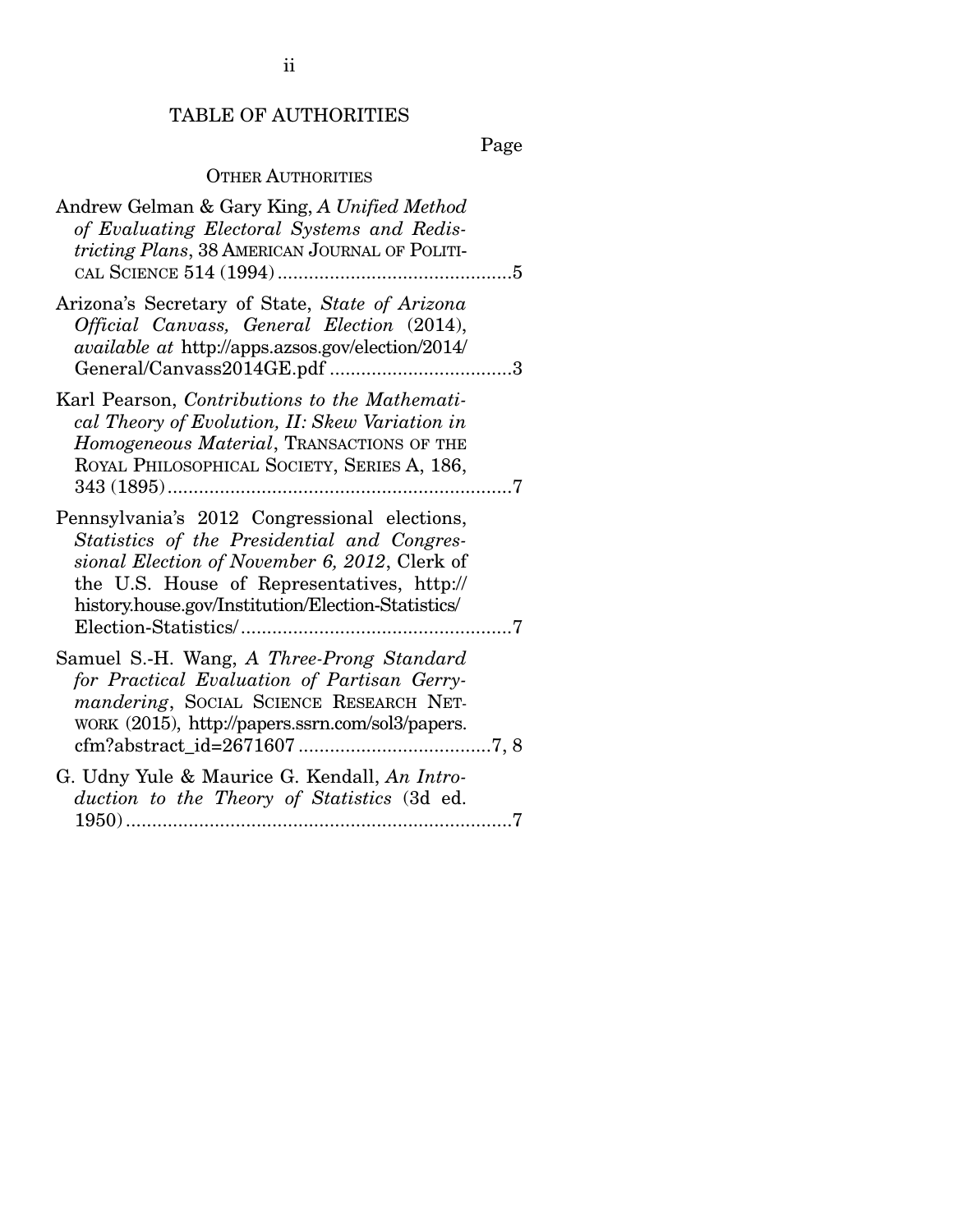### **INTEREST OF** *AMICUS CURIAE*<sup>1</sup>

*Amicus* Samuel S. Wang, Ph.D., operates the Princeton Election Consortium blog, which since 2004 has been devoted to statistical analysis of election processes and predictions (*see* http://election.princeton. edu/). He is Professor of Neuroscience and Faculty Associate of the Program in Law and Public Affairs, both at Princeton University.

*Amicus* submits this brief as an individual; institutional affiliation is noted for informational purposes only and does not indicate endorsement by his institutional employer of positions advocated herein.

### **SUMMARY OF ARGUMENT**

--------------------------------- ---------------------------------

 This brief proposes that gerrymandering claims like the one in this case should be analyzed by looking at the statewide effect of a redistricting plan, and it offers a method for doing so that is simple, elegant, and well-suited to the task. The method is to compare each party's vote in the median district with each party's average (mean) vote across all districts. A large spread between these two percentages shows that one party's voters have been packed into some

<sup>&</sup>lt;sup>1</sup> No counsel for a party authored this brief in whole or in part. No person other than *amicus curiae* or his counsel made a monetary contribution intended to fund the preparation or submission of this brief. The parties have consented to the filing of this brief.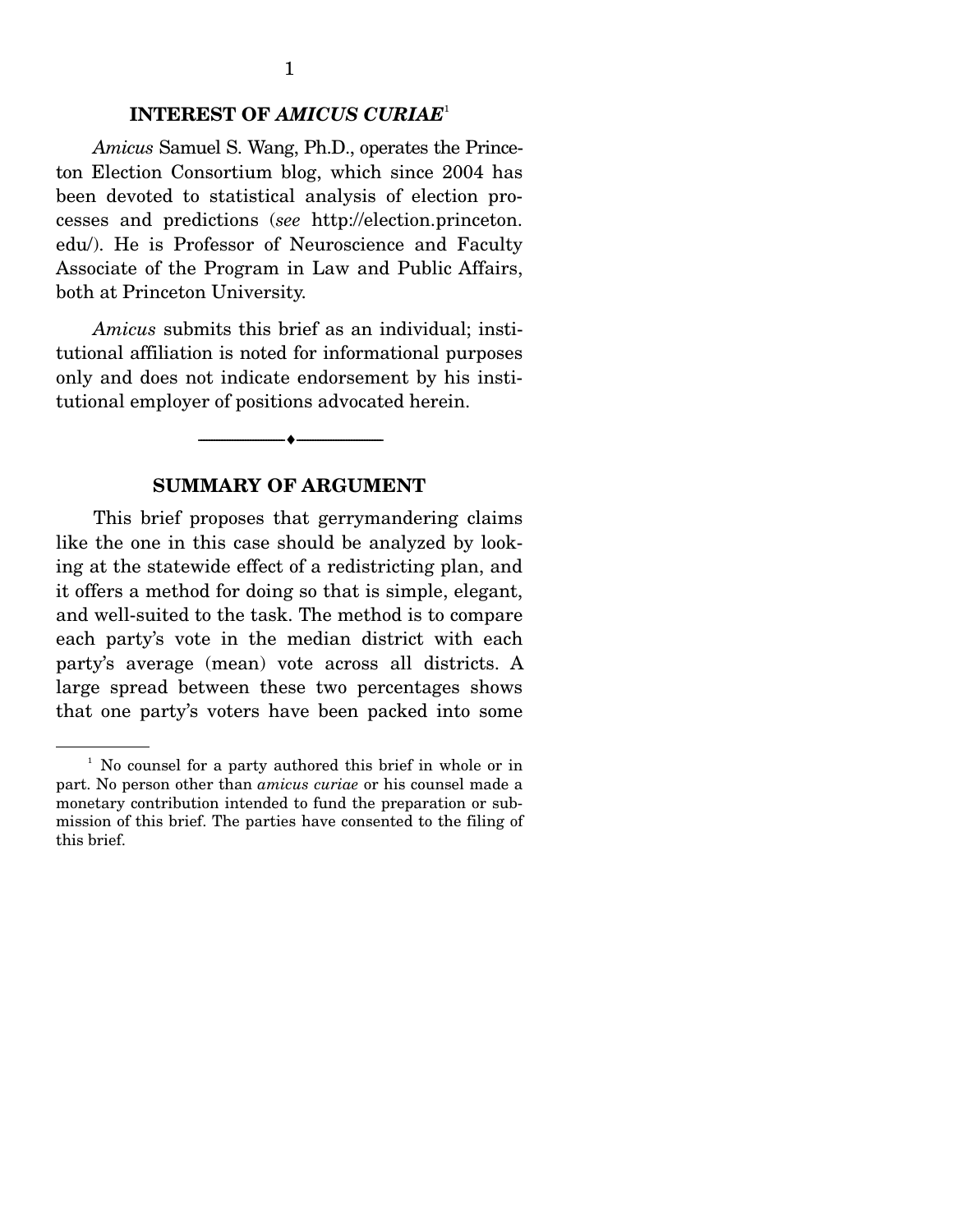districts, signaling a gerrymandered advantage for the other party. In this case there is no such spread, and in fact Republicans, who are claimed to have been victimized by gerrymandering, are shown to be the modest beneficiaries of the redistricting plan.

#### **ARGUMENT**

 $\longrightarrow$   $\longleftarrow$   $\longleftarrow$ 

 Appellants in this action contend that the Arizona Independent Redistricting Commission ("Commission") created a slate of districts with unequal population for the express purpose of implementing a partisan gerrymander. The only empirical evidence appellants cite to this Court of any discernible partisan effect of the Commission's map is that in the 2012 election, "legislators elected from districts identified by the Commission as minority ability-to-elect districts were all Democrats" (Appellants' Br. at 17) (citing *Harris*, J.S. App. 37a-38a), and that "the 2014 election [also] demonstrated the commission's desired effect, with Democrats winning twenty-nine out of thirty senate and house seats in the ten ability-toelect districts."

 But it is well known that minority voters in the ability-to-elect districts – Latinos and Native Americans – overwhelmingly support Democrats, so this argument is circular. Of course Democratic-leaning districts systematically elect Democrats, just as the Republican-leaning voters in fourteen districts elected Republicans in all 42 out of 42 Senate and House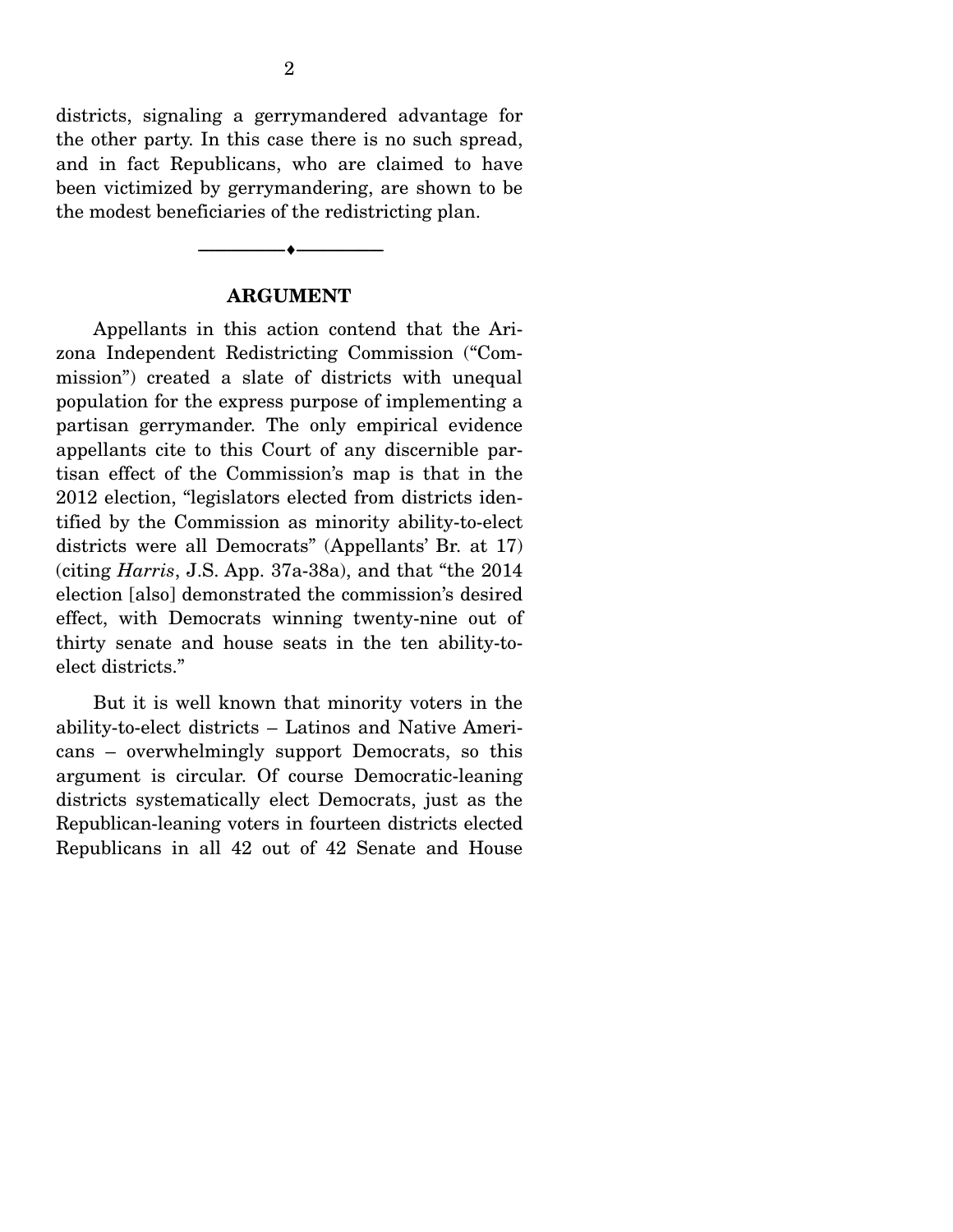races in  $2014$ .<sup>2</sup> The argument misses the distinction between single-district and statewide gerrymandering. A single-district gerrymander eliminates competition in only one race, while statewide gerrymandering consists of a pattern of many single-district gerrymanders that combine to distort the overall outcome. Appropriately testing the empirical proposition that a statewide map systematically disadvantaged Republicans therefore requires a method that adequately takes into account *all* districts.

 This brief suggests an approach to determining whether districting has led to a systematic partisan gerrymander. The statewide gerrymanderer's objective is to pack an opposing party's votes into a small number of districts so that the opposing party will win big where it wins even as it wins few districts. Such districting can be expected to result in a specific kind of asymmetry in the distribution of party vote shares across districts: the targeted party will win less than its statewide average vote share in a relatively large fraction of districts, while winning greater than its statewide average vote share in a relatively small fraction of districts. Equivalently, the gerrymandering party will lose big in a small number of districts while winning by closer margins in more districts.

 $2^2$  Those victories occurred in Districts 1, 5, 6, 12, 13, 14, 15, 16, 17, 20, 21, 22, 23, and 25. Arizona's Secretary of State, *State of Arizona Official Canvass, General Election* (2014), *available at* http://apps.azsos.gov/election/2014/General/Canvass2014GE.pdf.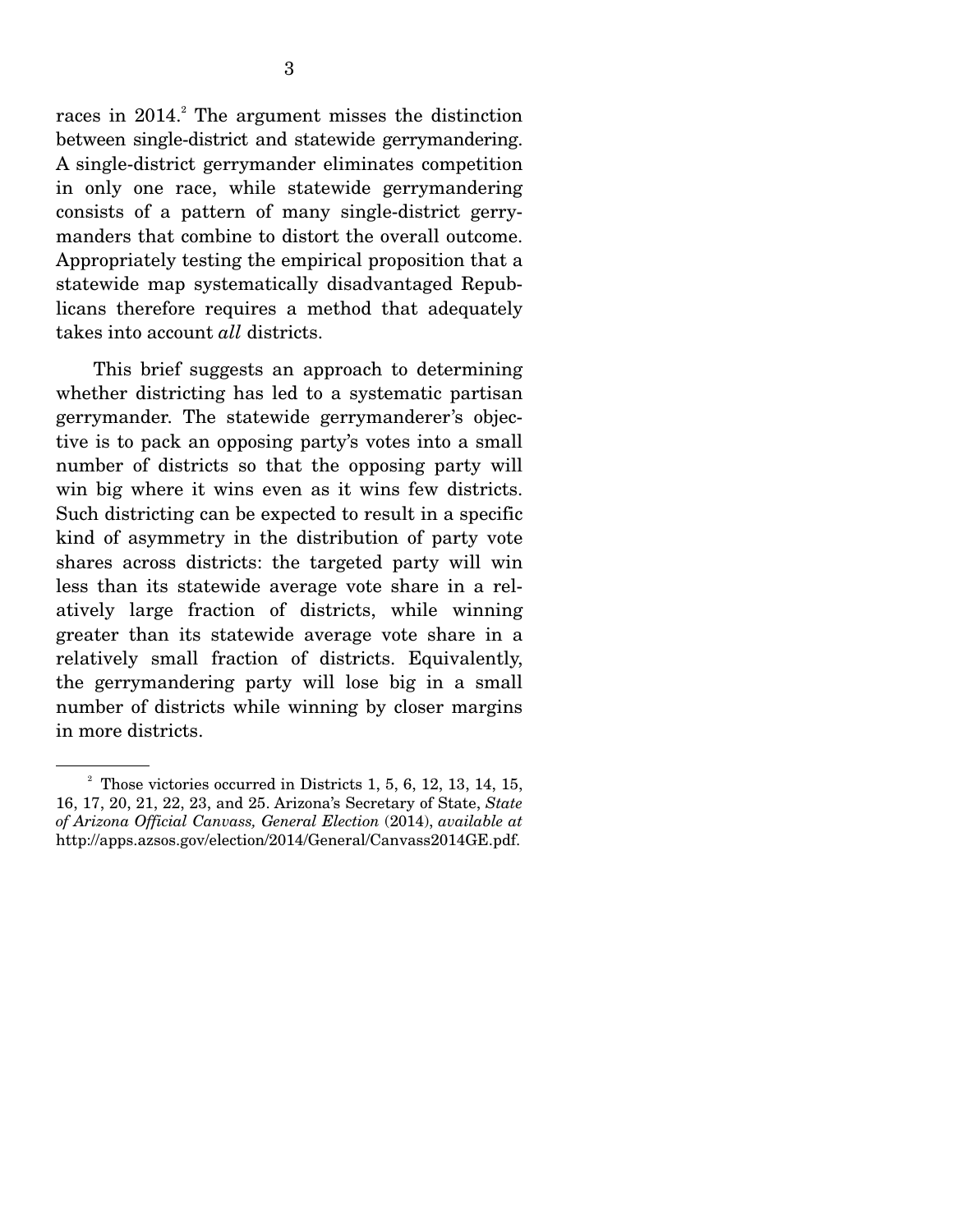Such systematic rigging of districts will generally show up in election results via differences in a party's average district vote share on the one hand, and the median vote share it receives on the other. By packing opposing voters into a small number of districts, the gerrymandering party holds down the targeted party's vote shares in many districts, which depresses the targeted party's median vote share, even while its average (mean) vote share is unchanged. For these reasons, there is evidence of a systematic gerrymander when a party's median vote share is substantially below its average vote share across districts.

 In 2014, the Democratic two-party share of the total Senate vote in all 30 Arizona districts was, in terms of percentages and sorted in ascending order:<sup>3</sup>

*0.0, 0.0, 0.0, 0.0, 0.0, 29.5, 30.5, 34.1, 34.8, 35.7, 36.8, 37.5, 39.8, 39.9, 41.0, 44.7, 46.3*, 50.7, 52.3, 53.8, 55.0, 58.0, 60.3, 62.3, 66.1, 74.3, 100.0, 100.0, 100.0, 100.0.

 Races won by Republicans are indicated in italics and the two middle values are underlined. The median percentage is the midpoint of these two middle values, and is equal to 42.8%. The average of the listed Democratic vote share is 46.1%, yielding an average/median difference of 3.3%. Because the median Democratic vote share is less than the average,

<sup>&</sup>lt;sup>3</sup> The two-party values here are calculated from the final voter canvass. Unopposed races are indicated by 0.0 or 100.0. *Id.*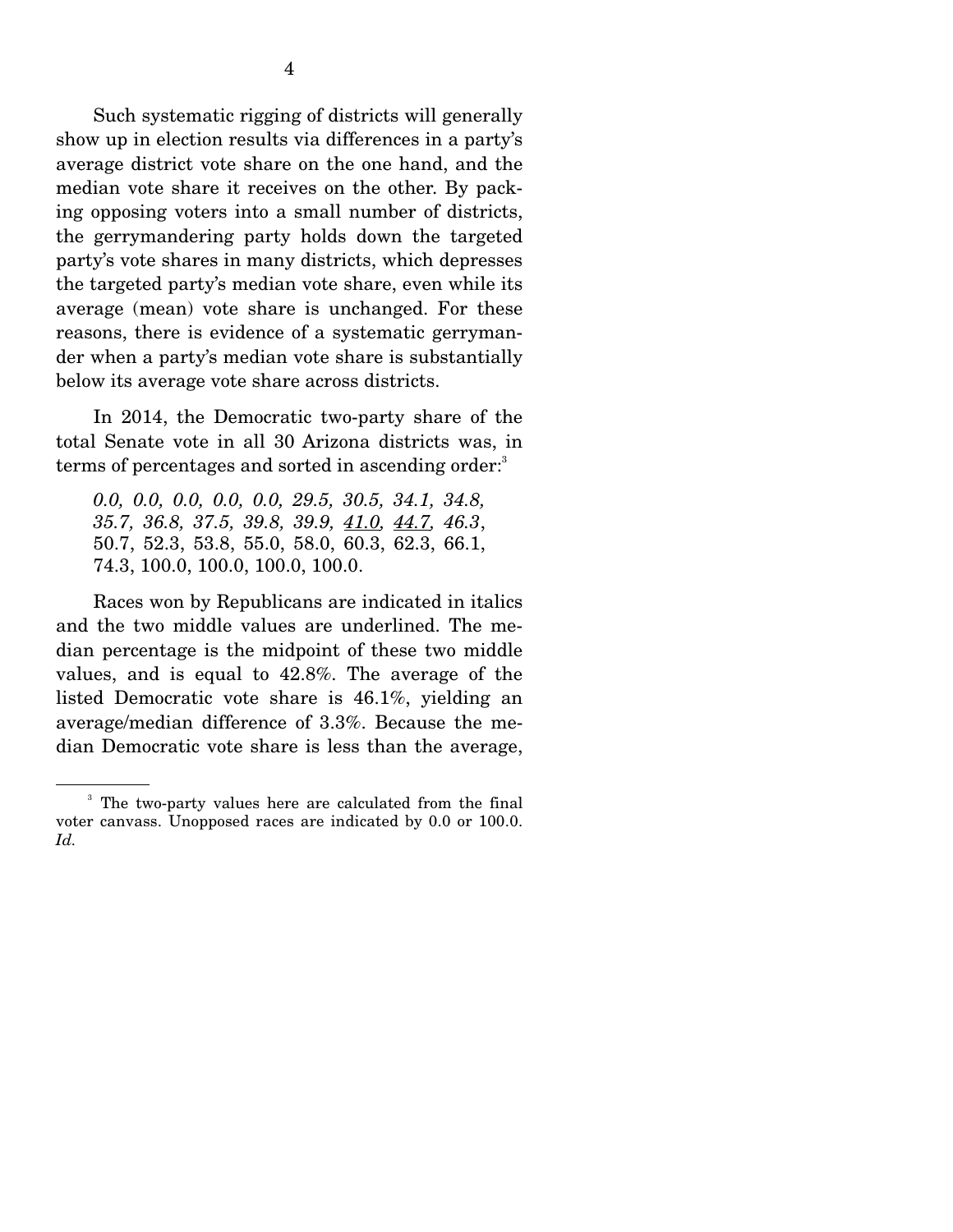the districting map operated in a direction that gives a slight advantage to *Republicans* – the opposite of appellants' contention. Accordingly, the 2014 Senate results indicate that there is no gerrymandering favoring Democrats.

 In Arizona's House races, each legislative district has two members. Using the vote share of the Democratic party's top finisher in each district as the basis for calculating the district's vote share, the Democratic two-party share of the total vote in all 30 districts was:<sup>4</sup>

*0.0, 0.0, 25.3, 30.5, 32.2, 32.3, 34.1, 34.7, 35.3, 39.4, 39.7, 39.9, 42.7, 43.3, 43.6, 45.5, 46.1, 48.1*, 50.4, 51.9, 52.2, 52.5, 54.9, 55.0, 57.8, 59.5, 62.3, 75.9, 100.0, 100.0

where the races are listed in the same way as the Senate races. In this case the Democratic median was 44.5%, and the Democratic average vote share was 46.2%. The difference is a gap of  $1.7\%$  – again in a direction that favors Republicans.<sup>5</sup>

<sup>4</sup> The two-party values here are calculated from the final voter canvass. *Id.*

<sup>&</sup>lt;sup>5</sup> The question arises of how to treat uncontested races, since the preferences of voters in those districts might differ if the boundaries were drawn differently. Dropping the uncontested races from the calculation, the average-median difference still favors Republicans, by 4.1% for Senate races and by 1.0% in House races. For other approaches to accounting for uncontested races, *see* Andrew Gelman & Gary King, *A Unified Method of*  (Continued on following page)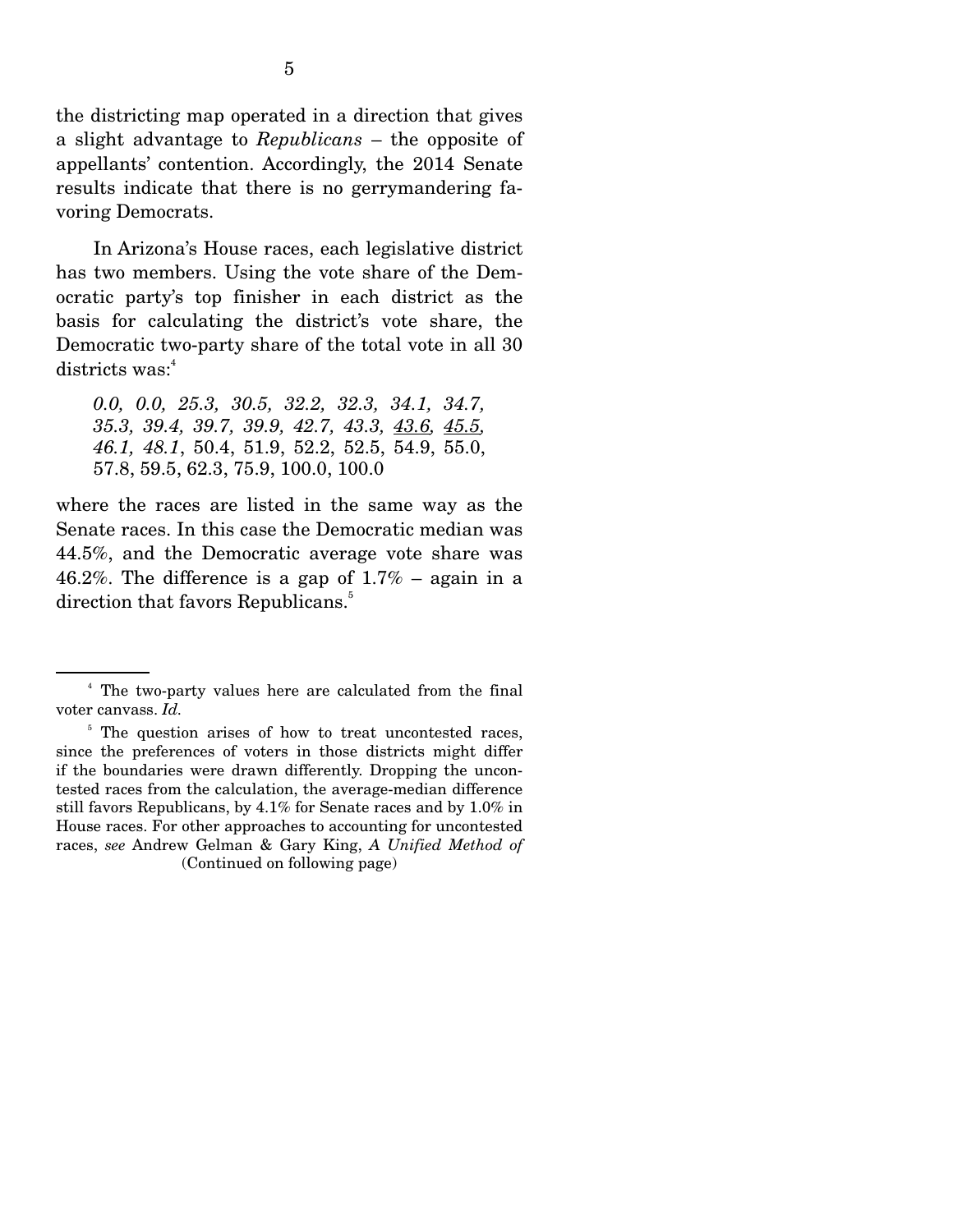Thus for both Senate and House seats, the 2014 Arizona state election results indicate that any partisanship effects of the redistricting process actually benefitted Republicans rather than Democrats (though any such benefits were not statistically significant). For purposes of the present case, then, this Court should be skeptical of appellants' assertion that the Commission attempted to systematically disfavor Republican voters: If the Commission was trying to do that, the actual election results indicate that it did a poor job.

 The difference between the average and the median does sometimes indicate that there has been systematic gerrymandering. Take the example of Pennsylvania's 2012 Congressional elections. The Democratic candidate's share of the total two-party vote in all 18 districts was, in terms of percentages and sorted in ascending order:

*34.4, 36.0, 37.1, 38.3, 40.3, 40.6, 41.5, 42.9, 43.2, 43.4, 45.2, 45.2, 48.3*, 60.3, 69.1, 76.9, 84.9, 90.6.

 The median percentage is the midpoint of the two middle values – 43.3%. By comparison, the average Democratic vote share is 51.0%. The difference of 7.7% pointed in a direction favoring Republicans, who controlled the post-2010 redistricting. Statistical significance testing, which may be based on statistical

*Evaluating Electoral Systems and Redistricting Plans*, 38 AMERICAN JOURNAL OF POLITICAL SCIENCE 514, 550 (1994).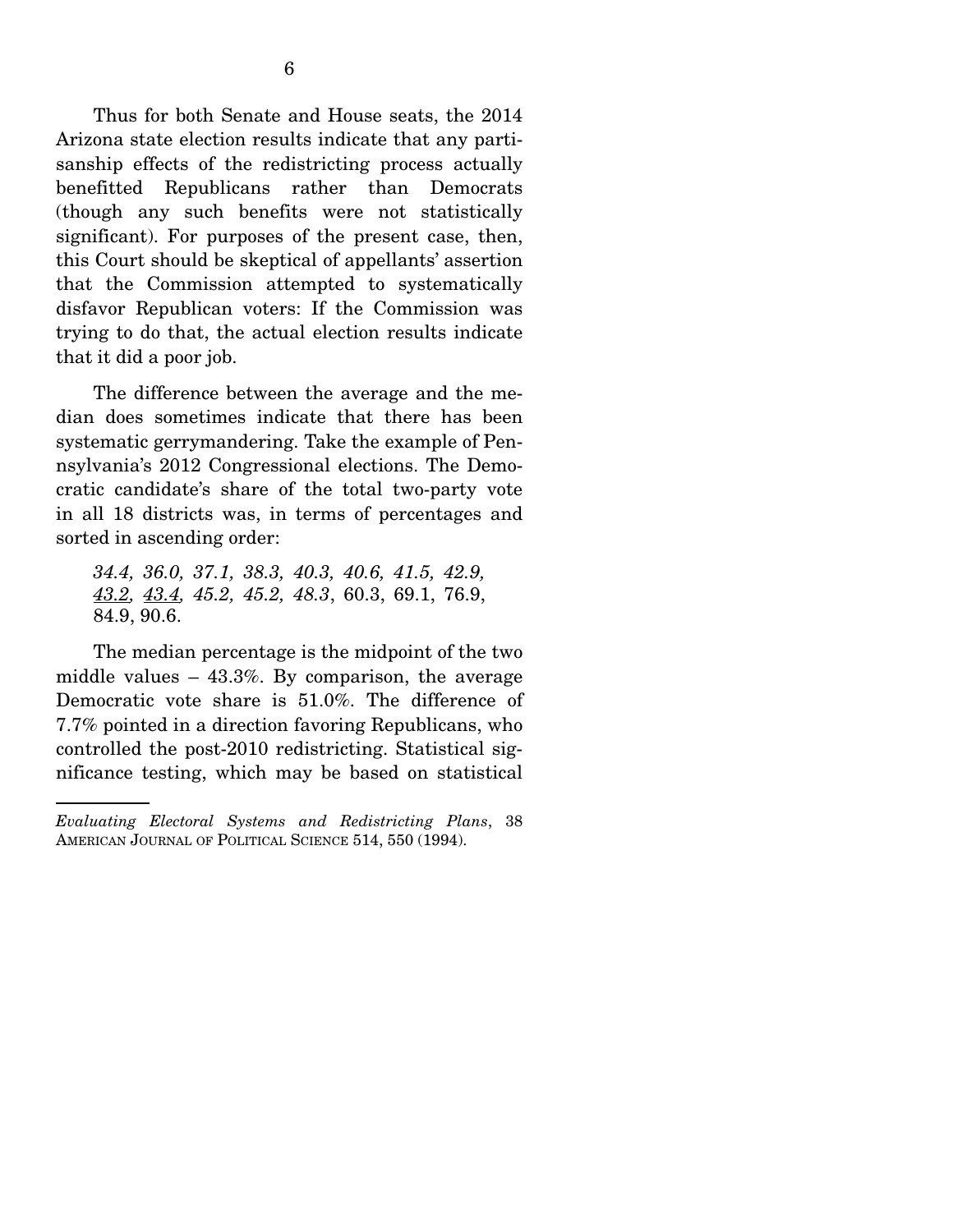properties of the difference between the average and the median,<sup>6</sup> reveals that such a difference would arise by chance less than  $1\%$  of the time.<sup>7</sup> Thus the difference of 7.7% between the average and the median vote share means that Pennsylvania's post-2010 Census map might be viewed as systematically underrepresenting Democratic voters.<sup>8</sup>

 The essential point is that deviation from neutrality in districting may be assessed mathematically. The average-median difference test is a straightforward measure of that deviation. It is also true, however, that there exist other measures that will, appropriately, yield closely similar results. For example, one measure compares the difference between the share of Democratic votes in the districts that Democrats win, and the share of Republican votes in the districts *they* win. As with the average-median difference, this

<sup>6</sup> Karl Pearson, *Contributions to the Mathematical Theory of Evolution, II: Skew Variation in Homogeneous Material*, TRANSACTIONS OF THE ROYAL PHILOSOPHICAL SOCIETY, SERIES A, 186, 343 (1895); G. Udny Yule & Maurice G. Kendall, *An Introduction to the Theory of Statistics* 162-3 (3d ed. 1950).

<sup>7</sup> Samuel S.-H. Wang, *A Three-Prong Standard for Practical Evaluation of Partisan Gerrymandering*, SOCIAL SCIENCE RE-SEARCH NETWORK 1, 43 (2015), http://papers.ssrn.com/sol3/papers. cfm?abstract\_id=2671607.

<sup>&</sup>lt;sup>8</sup> There were roughly 5.56 million votes cast in Pennsylvania's 2012 Congressional elections, *Statistics of the Presidential and Congressional Election of November 6, 2012*, Clerk of the U.S. House of Representatives, http://history.house.gov/Institution/ Election-Statistics/Election-Statistics/; 7.7% of this figure is 428,000 votes.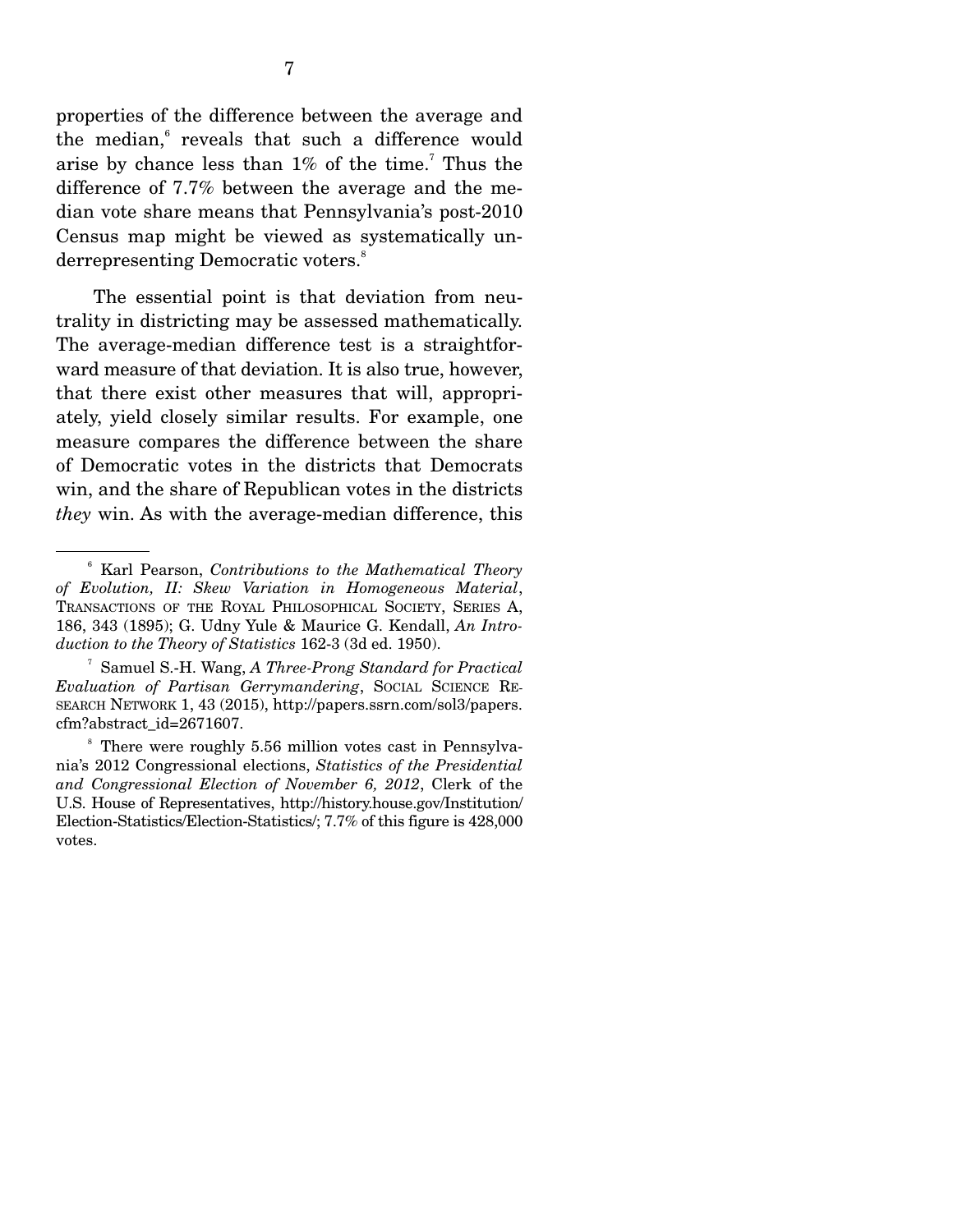test works because in a partisan gerrymander, the targeted party wins lopsided victories in a small number of districts, while the gerrymandering party's wins are engineered to be relatively narrow.

 In Arizona's Senate races in 2014, the average winning Republican vote share was 73%, while the average winning Democratic vote share was 72%. This difference – one percentage point – is not statistically significant.<sup>9</sup> In House races, Republicans won with an average of 66% in those districts they won, while Democrats won with 64% in those districts they won (again, the difference was not statistically significant). Like the difference between the average and the median, this second measure also shows that if the Commission was trying to engineer a map that systematically disfavored Arizona Republicans, it did a poor job.

#### **CONCLUSION**

--------------------------------- ---------------------------------

 In sum, because the results of Arizona's elections are inconsistent with the existence of an effective anti-Republican partisan gerrymander, this Court should reject appellants' argument insofar as it relies

<sup>9</sup> *See* Wang, note 7, *supra*, for details on the computation of statistical significance.